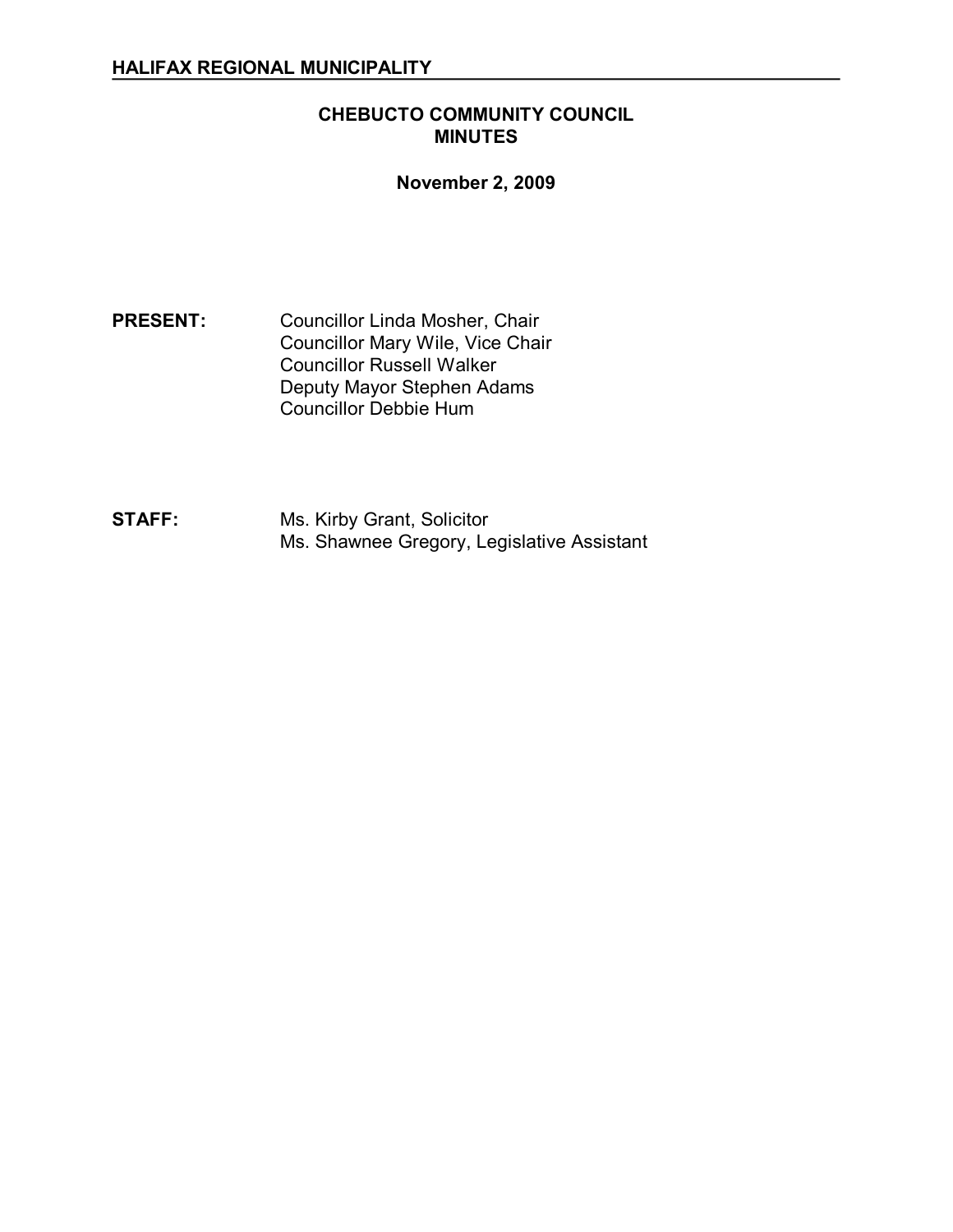# TABLE OF CONTENTS

2

| 1 <sub>1</sub>   |                                                                                                                                                                                                                                                                                                                                                             |
|------------------|-------------------------------------------------------------------------------------------------------------------------------------------------------------------------------------------------------------------------------------------------------------------------------------------------------------------------------------------------------------|
| 2.               |                                                                                                                                                                                                                                                                                                                                                             |
| 3.               | APPROVAL OF THE ORDER OF BUSINESS AND APPROVAL OF<br>ADDITIONS AND DELETIONS ALL ALL ALL ALL ALL ALL AND ADDITIONS AND DELETIONS                                                                                                                                                                                                                            |
| $\overline{4}$ . | BUSINESS ARISING OUT OF THE MINUTES  4<br>4.1<br>4.1.1 Tremont Park Alternate Main Entrance  4<br>4.1.2 Request to Name the Baseball Diamond at Mainland Common<br>4.1.3 Cleveland Brewer Park - Kline Heights, Armdale 5<br>4.1.4 Former CN Rail Line - Terms of Reference and Committee 5<br>4.1.5 Parkland Dedication - Kline Heights Basketball Court 6 |
| 5.               |                                                                                                                                                                                                                                                                                                                                                             |
| 6.               |                                                                                                                                                                                                                                                                                                                                                             |
| 7 <sub>1</sub>   |                                                                                                                                                                                                                                                                                                                                                             |
| 8.               | 8.1<br>8.2                                                                                                                                                                                                                                                                                                                                                  |
| 9.               | CORRESPONDENCE, PETITIONS AND PRESENTATIONS  7<br>9.1<br>9.2<br>9.3                                                                                                                                                                                                                                                                                         |
| 10.              | <b>REPORTS</b><br>$\overline{7}$<br>10.1<br>10.1.1 United Gulf Developments Limited and the Waterton Inc. -<br>10.1.2 North West Arm Sea Wall - Interim Update -<br>Mr. Peter Bigelow, Manager of Real Property Planning 7                                                                                                                                  |
| 11.              |                                                                                                                                                                                                                                                                                                                                                             |
| 12.              |                                                                                                                                                                                                                                                                                                                                                             |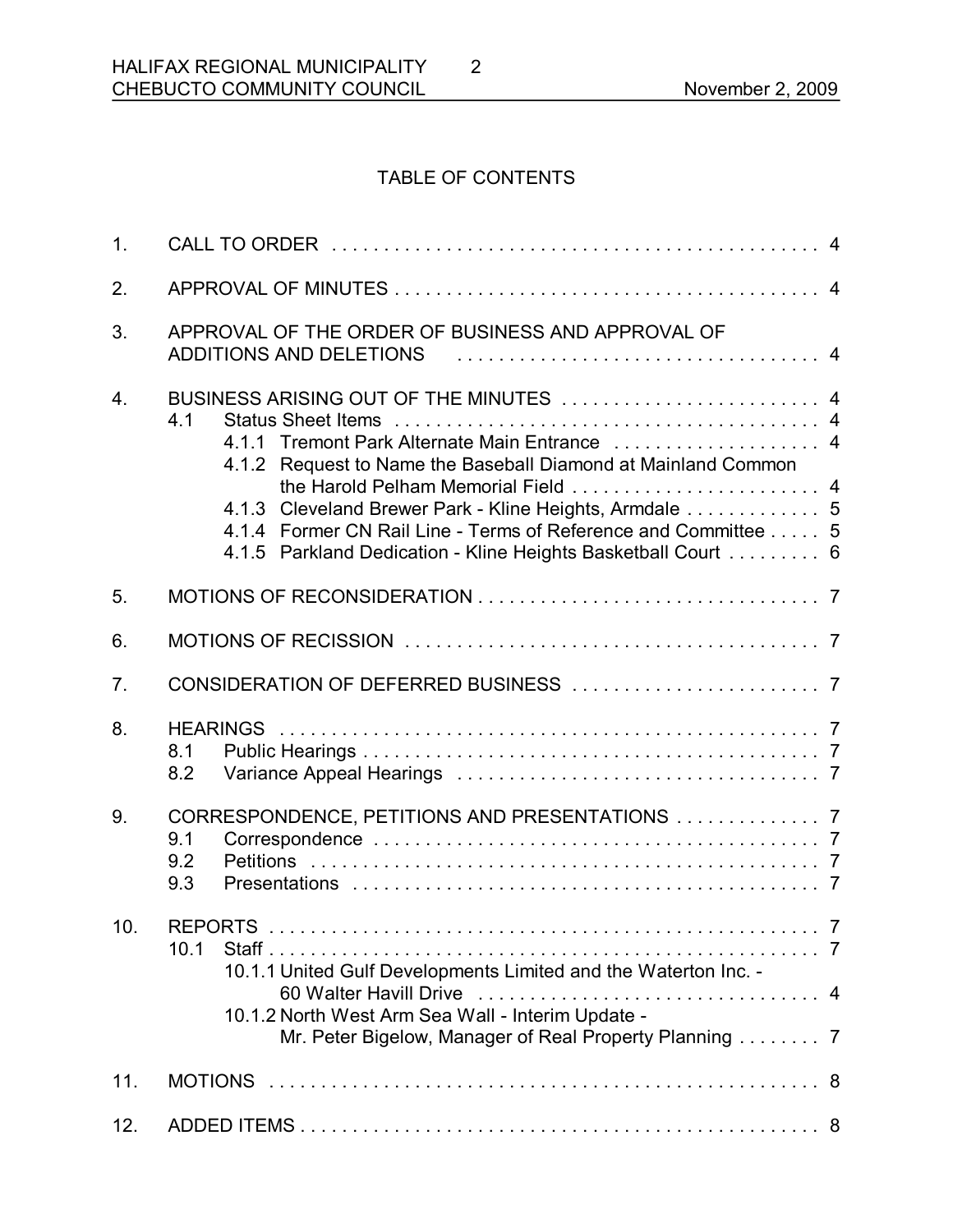# HALIFAX REGIONAL MUNICIPALITY CHEBUCTO COMMUNITY COUNCIL November 2, 2009

3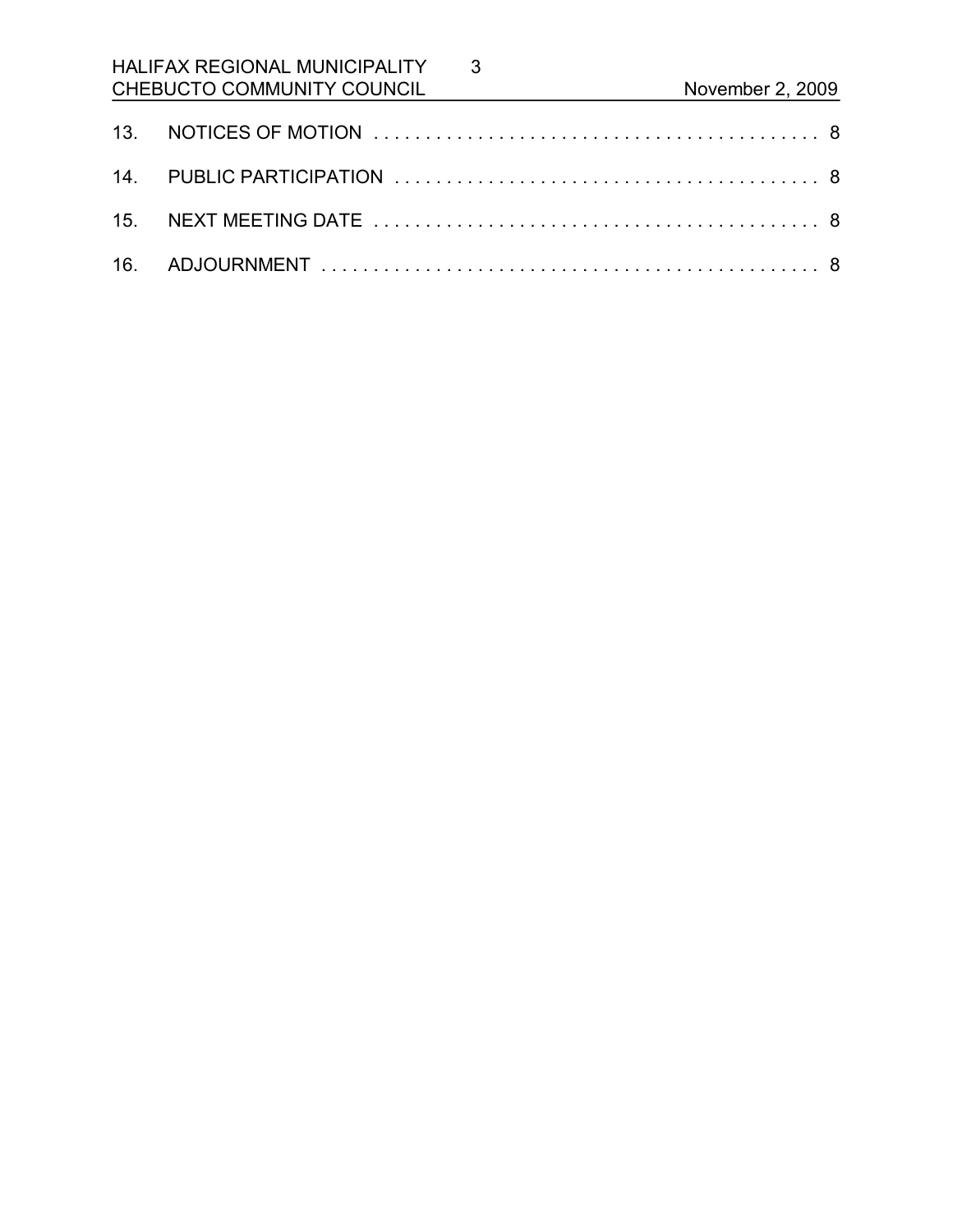# **1. CALL TO ORDER**

The Chair called the meeting to order at 7:02 p.m.

### **2. APPROVAL OF MINUTES October 5, 2009**

**MOVED by Councillor Wile, seconded by Councillor Hum, that the minutes of October 5, 2009 be approved as presented. MOTION PUT AND PASSED.** 

### **3. APPROVAL OF THE ORDER OF BUSINESS AND APPROVAL OF ADDITIONS AND DELETIONS**

Additions:

12.1 Parades - Councillor Adams

**MOVED BY Councillor Walker, seconded by Councillor Wile, that the agenda be approved as amended. MOTION PUT AND PASSED.** 

# **10.1.1 United Gulf Developments Limited and the Waterton Inc. 60 Walter Havill Drive**

C A report dated October 16, 2009 was before Community Council.

Ms. Kirby Grant, Solicitor, advised that Chebucto Community Council had no discretion or choice but to approve the amendment by order of the Nova Scotia Utility and Review **Board** 

**MOVED BY Councillor Walker, seconded by Councillor Wile, that Chebucto CommunityCouncilpass a resolutionapproving the amendment to the Development Agreement as ordered by the Nova Scotia Utility and Review Board under Attachment A of the report dated October 16, 2009. MOTION PUT AND PASSED.** 

# **4. BUSINESS ARISING OUT OF THE MINUTES**

# **4.1 Status Sheet Items**

# **4.1.1 Tremont Park Alternate Main Entrance**

Mr. Peter Bigelow, Manager of Real Property Planning, advised that there were currently preliminary plans for the radio transmission lands in the Tremont Park area.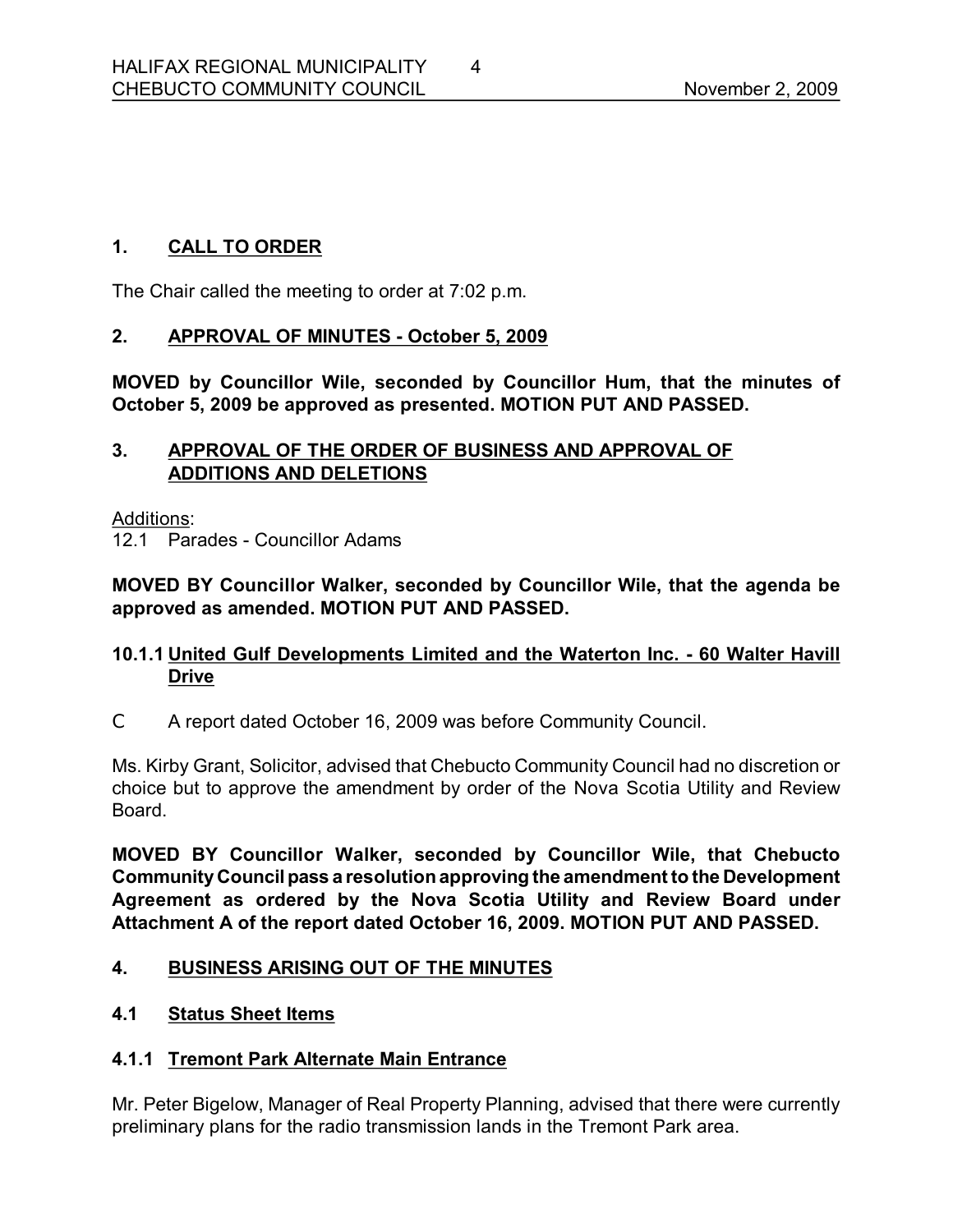Councillor Hum indicated that she would like this item to remain on the Status Sheet.

5

# **4.1.2 Request to Name the Baseball Diamond at Mainland Common the Harold Pelham Memorial Field**

Mr. Bigelow advised that two gentlemen, Mr. Jim Perkins and Mr. Harold Pelham, had been nominated to have the baseball diamond at the Mainland Common named in their honour. Mr. Bigelow stated that since both these gentlemen were deserving candidates staff were at a stalemate and were, therefore, recommending that the name of the Mainland Common Senior Ball Diamond remain in place.

### **MOVED BY Councillor Wile, seconded by Councillor Walker, that Chebucto Community Council request that the name of the Mainland Common Senior Ball Diamond be retained.**

Mr. Bigelow advised that a report and presentation regarding the naming of parks and streets would be going to Regional Council soon.

### **MOTION PUT AND PASSED.**

This item will be removed from the Status Sheet.

### **4.1.3 Cleveland Brewer Park Kline Heights, Armdale**

Mr. Bigelow advised that the late Mr. Cleveland Brewer was one of the first residents of Kline Heights. He stated that lands Mr. Brewer owned had been sold and some of that property would be going to HRM to be used as park land. Mr. Bigelow indicated that Mr. Brewer's family had made a request that the park be named after him and staff believed this request was warranted.

The Chair stepped down at 7:10 p.m. Councillor Wile assumed the Chair.

**MOVED BY Councillor Mosher, seconded by Councillor Adams, that Chebucto Community Council reaffirm that the new park on Kelly Street be named Cleveland Brewer Park and that a plaque be installed at the expense of the District 17 District Capital funds. MOTION PUT AND PASSED.**

Councillor Mosher indicated that this item could be removed from the Status Sheet and assumed the Chair at 7:14 p.m.

# **4.1.4 Former CN Rail Line Terms of Reference and Committee**

C An information report dated October 1, 2009 was submitted.

Mr. Peter Bigelow, Mr. Paul Euloth, Regional Trail Coordinator, Mr. Don Ambler, Trail Specialist, Mr. John Charles, Planner, were in attendance in support of this matter.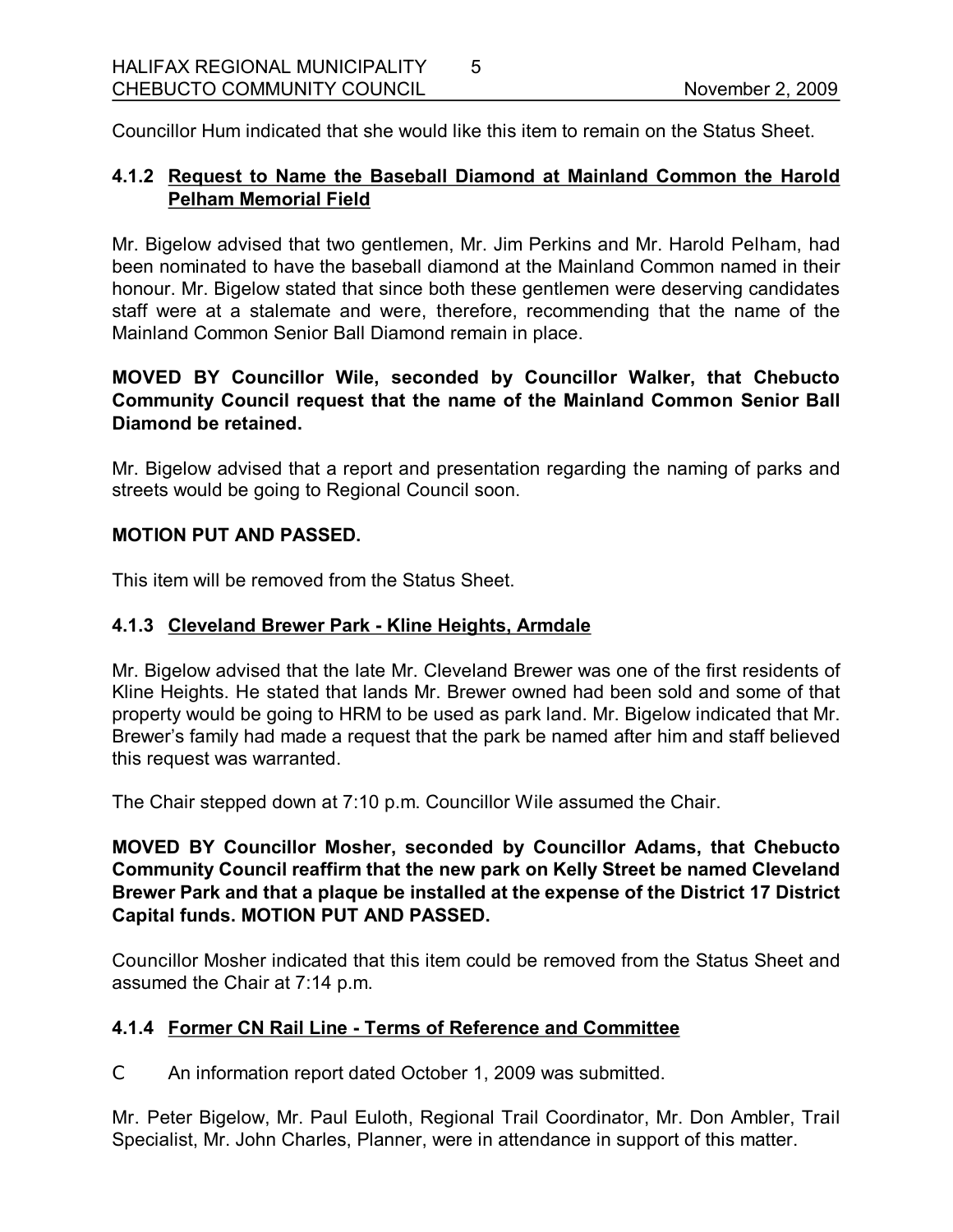Mr.Bigelow advised that HRM had purchased an eight kilometre segment fromCN in order to connect and finish the Chester Spur Line trail. He indicated that Regional Council had secured \$1,000,000 in joint funds from the provincial and federal government; noting that the only funding provision was that the trail be built by March 31, 2011. Mr. Bigelow stated that HRM did not build trails unless a community committee was involved. He noted that staff had outlined the normal course of action for such organizations in the information report dated October 1, 2009 and that staff were in agreement that there needed to be representation from many groups including the Bayers Lake Business Association, the Halifax Water Commission and general trail advocates. Mr. Bigelow advised that staff had received 19 applications for the community committee and would like to review them with the Community Council. In closing, he stated that staff is advocating that these are open meetings with open membership.

6

Councillor Mosher advised that the motion from Western Region Community Council included on page 2 of the information report dated October 1, 2009 was deemed out of order with the rationale that one community council could not change a motion from another. She indicated that she would like to remove Western Region form the composition of the community committee.

Mr. Bigelow advised that Regional Council had authorized staff to make community committees through the Regional Trails Plan that were open to everyone with an appointed executive. He stated that these community committees received money from HRM and as a result staff had recommended that these groups become societies that were fully insured and legal. He noted that this set up seemed to work well for the other 23 trail groups in HRM and that 200 kilometres of trail had been built as a result, therefore, it was staff's recommendation that this community committee be a society as well.

The Chair stepped down at 7:27 p.m. Councillor Wile assumed the Chair.

**MOVED BY Councillor Mosher, seconded by Councillor Walker, that Chebucto Community Council approve the Draft Terms of Reference as outlined in the information report dated October 1, 2009 with the amendment that Districts 18 and 22 be removed from the Composition and 1 member from the Halifax Water Commission be included.**

Councillor Mosher advised that she was in support of having a society as well as open meetings.

Mr. Bigelow advised that out of the \$1,000,000 in funding; HRM was contributing one third and had also funded the entire purchase of the lands. He stated that a Crime Prevention Through Environmental Design (CPTED) audit would be done as part of staff's planning process which would begin with the appointment of the committee. He noted that all planning staff were trained in CPTED, however, a community response group would be involved as well. In closing, Mr. Bigelow advised that CN had provided HRM staff with an environmental assessment which was done as part of the divestment process.

#### **MOTION PUT AND PASSED.**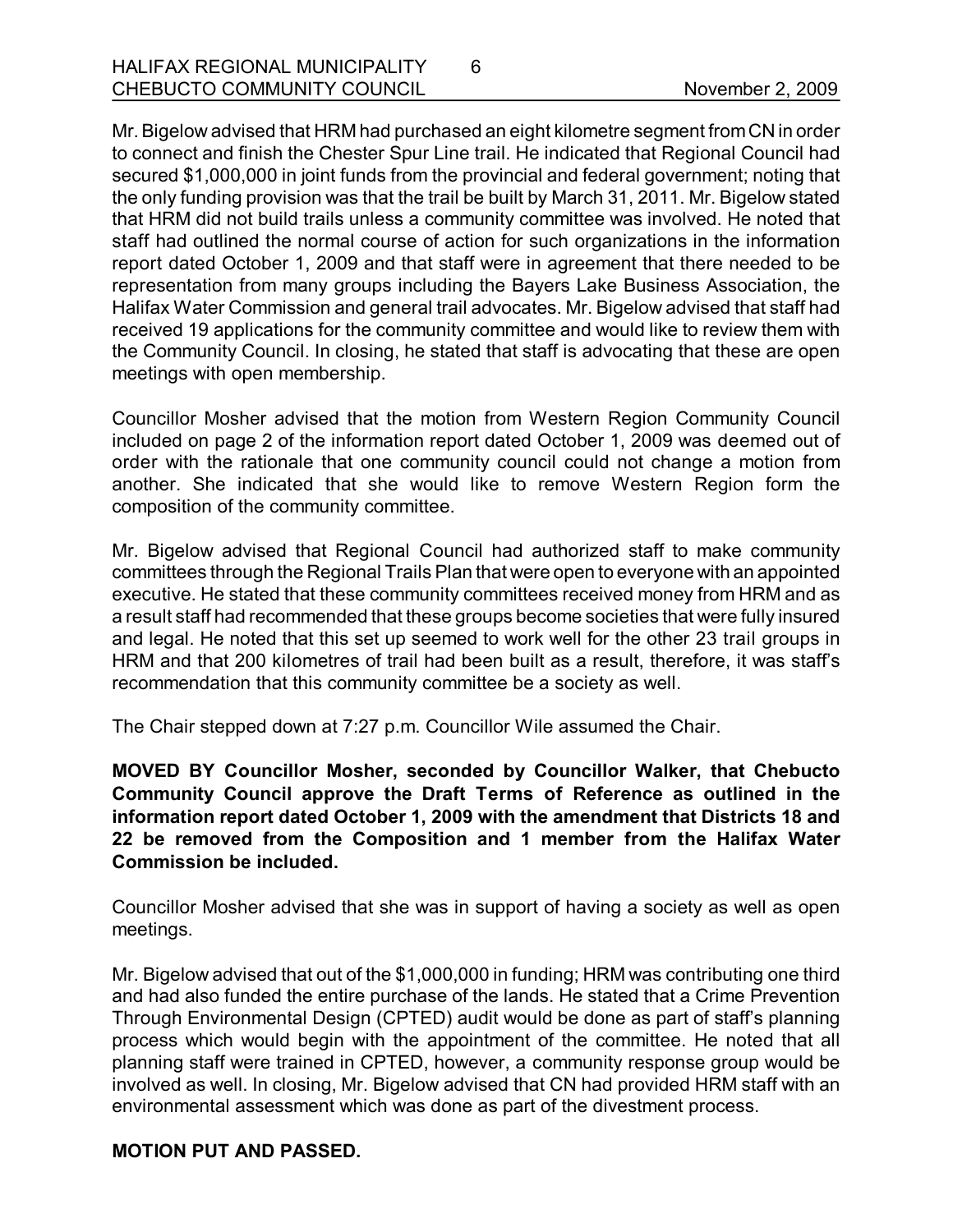Councillor Mosher indicated that this item could be removed from the Status Sheet.

# **4.1.5 Parkland Dedication Kline Heights Basketball Court**

**MOVED BY Councillor Mosher, seconded by Councillor Adams, that Chebucto Community Council recommend that Councillor Mosher use her District 17 Capital Funds and work directly with staff to find a suitable commemoration to honour Mr. Chris Coady. MOTION PUT AND PASSED.**

Councillor Mosher indicated that this item could be removed from the Status Sheet.

### **5. MOTIONS OF RECONSIDERATION NONE**

- **6. MOTIONS OF RECISSION NONE**
- **7. CONSIDERATION OF DEFERRED BUSINESS NONE**
- **8. HEARINGS**
- **8.1 Public Hearings None**
- **8.2 Variance Appeal Hearings None**
- **9. CORRESPONDENCE, PETITIONS AND PRESENTATIONS**
- **9.1 Correspondence None**
- **9.2 Petitions None**
- **9.3 Presentations None**
- **10. REPORTS**
- **10.1 Staff**

# **10.1.1 United Gulf Developments Limited and the Waterton Inc. 60 Walter Havill Drive**

This item was dealt with earlier in the meeting. Please see page 4.

# **10.1.2 North West Arm Sea Wall Interim Update Mr. Peter Bigelow, Manager of Real Property Planning**

Mr. Charles, Project Manager for the Seawall Restoration of the Northwest Arm provided a Power Point presentation and interim update. Highlights were as follows: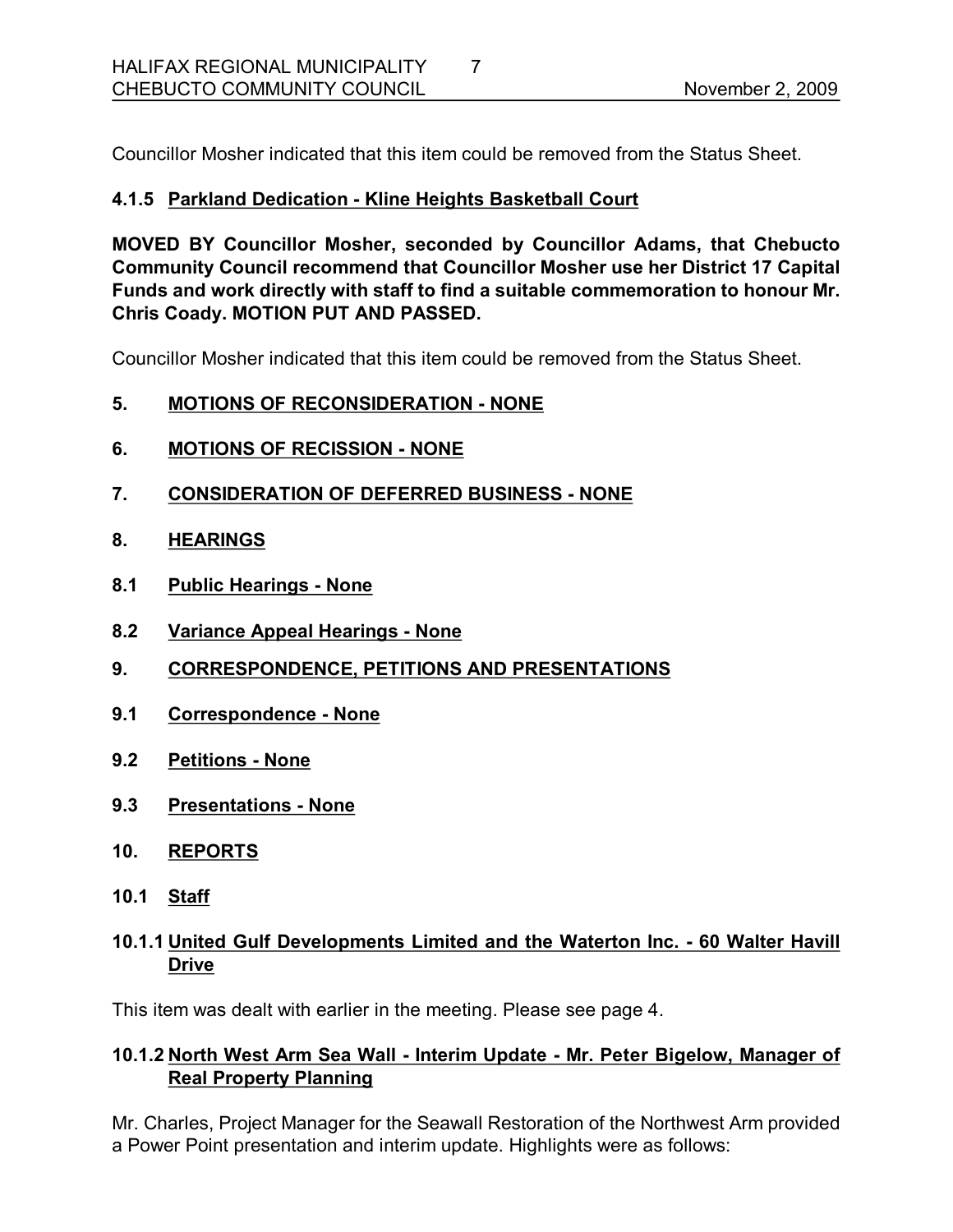C Staff believe that they will be able to reuse most of the stone rather than bringing in new materials;

8

- C Staff have been looking at various failure areas including Horseshoe Island and Regatta Point where they were seeing overtopping even at spring tide;
- C As there are no national standards for dry stone walls international standards will have to be used;
- C The study should be complete in approximately two months with the deliverable being a guideline for stone walls in HRM;
- C A winter test wall may be a good idea.

Councillor Mosher requested that a community meeting be held when the study is complete.

Mr. Bigelow advised that staff would be bringing forward those areas that get more tidal and wave action to be looked at first. He noted that some storm proofing would also have to be done.

It was noted that HRM sea levels rise by just over a foot every century.

### **11. MOTIONS NONE**

#### **12. ADDED ITEMS**

#### **12.1 Parades Councillor Adams**

**MOVED BY Councillor Adams, seconded by Councillor Walker, that Chebucto Community Council request that all parades in HRM be publicized on the HRM website including routing and contact information and the time and date of the event. MOTION PUT AND PASSED.** 

#### 13. NOTICES OF MOTION - NONE

#### **14. PUBLIC PARTICIPATION**

There was no one wishing to speak at this time.

### **15. NEXT MEETING DATE**

The next meeting was scheduled for Monday, December 7, 2009.

#### **16. ADJOURNMENT**

The meeting was adjourned at 7:57 p.m.